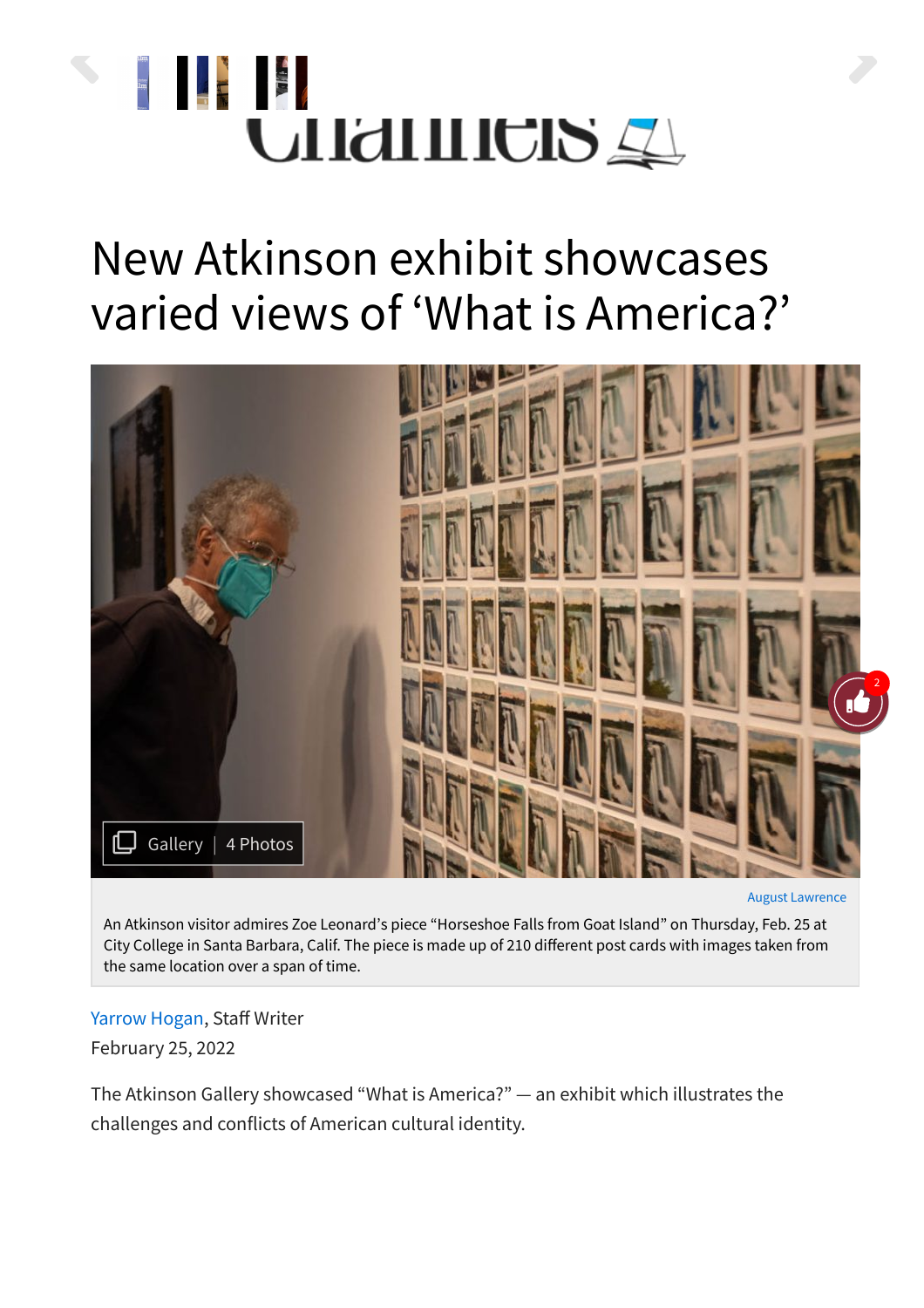Featuring a curated collection of pieces from Felix Gonzales-Torres, Zoe Leonard, and Glenn Ligon. Consisting of one piece per artist, each illustrates its own version of American identity through its individual artistic perspective.

Connelly incorporates three works to form one parallel exhibit. "Each piece is up to interpretation," Atkinson Gallery Director John Connelly said. "I create a dialogue between artists around the theme of American identity."

Connelly presented the opening reception on Thursday, Feb. 24

Much like any version of art, there is room for curiosity and analysis. The gallery was alluring, drawing a steady stream of guests, each taking time to examine the pieces.

Upon entry to the gallery, you are greeted by a ceiling-to-floor electrical illumination of 24 scattered bulbs attached to a long network of cords which are laid out strategically in the center of the space. "Untitled" (Silver) by Felix Gonzales-Torres is an expression of individuality and materialism.

"Horseshoe Falls from Goat Island" by Zoe Leonard shows a visual depiction of our borders. Between the United States and Canada, Niagara Falls stands as an iconic landmark between the bordering countries. Leonard collected 210 postcards each picturing the same scene of the falls and organized them geometrically on top of a blank wall. Each postcard was slightly different while still showing the same view. Some of the cards were inscribed with text and some were faded film, each a snapshot of history.

Gallery attendee and immigrant Manjari Sharma said that she was struck by the theme of edges and borders which correspond with the "lines we draw around ourselves that define who we are."

The third piece, "Figure #43," is an acrylic canvas painting by Glenn Ligon. The canvas was completed with shiny gold paint and figures of black coal dust creating contrast and texture. The theme of America resonates throughout the majority of Ligon's work, which has a deeper meaning beyond first glance. Using excerpts from the famous essay "Stranger in the Village" by James Baldwin, Ligon used subtle techniques to embed words and phrases from the essay within his painting. Ligon was inspired by Baldwin's experience as an African American activist and writer in the United States and used that as motivation for his work.

"What is America?" is a unique gallery that is worth a visit.

Guests are required to complete a wellness check to obtain a wristband and wear face coverings while at the exhibit. For more information visit the gallery [website.](http://gallery.sbcc.edu/)

Located on City College's East Campus in the Humanities building, The Atkinson Gallery will be presenting "What is [America?"](http://gallery.sbcc.edu/upcoming-exhibitions.html) until Apr. 1 and is available for viewing Monday through